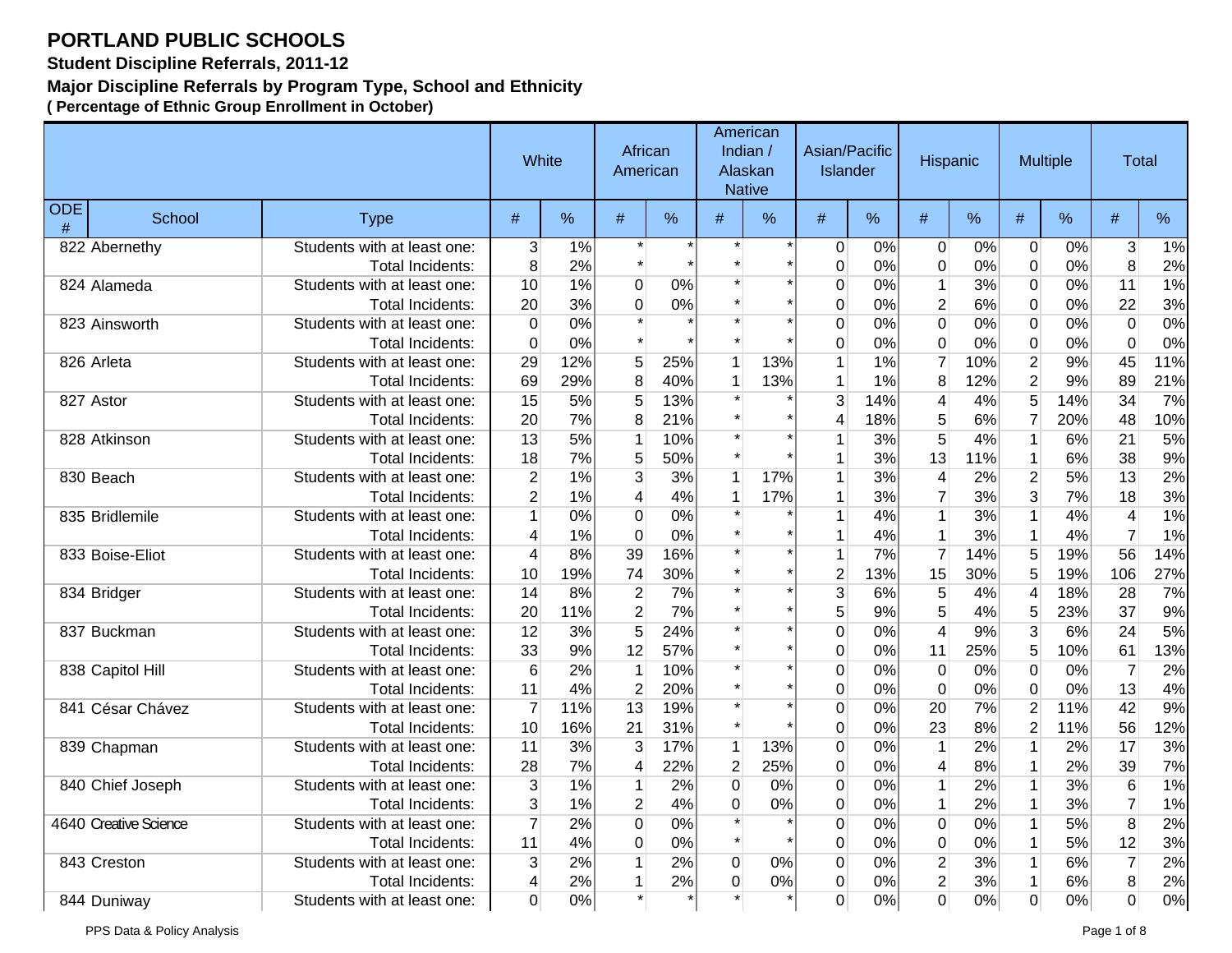**Student Discipline Referrals, 2011-12**

### **Major Discipline Referrals by Program Type, School and Ethnicity**

|                 |                    |                             | White          |     | African<br>American |     |                | American<br>Indian /<br>Alaskan<br><b>Native</b> | Asian/Pacific<br>Islander |       | <b>Hispanic</b>         |     |                  | <b>Multiple</b> | <b>Total</b>   |     |
|-----------------|--------------------|-----------------------------|----------------|-----|---------------------|-----|----------------|--------------------------------------------------|---------------------------|-------|-------------------------|-----|------------------|-----------------|----------------|-----|
| <b>ODE</b><br># | School             | <b>Type</b>                 | $\#$           | %   | #                   | %   | #              | %                                                | #                         | %     | #                       | %   | #                | %               | $\#$           | %   |
|                 |                    | <b>Total Incidents:</b>     | $\Omega$       | 0%  | $\star$             |     |                |                                                  | 0                         | 0%    | $\mathbf 0$             | 0%  | $\mathbf 0$      | 0%              | $\Omega$       | 0%  |
|                 | 847 Faubion        | Students with at least one: | 11             | 8%  | 21                  | 14% |                |                                                  | $\overline{2}$            | 8%    | $\overline{c}$          | 2%  | 6                | 18%             | 42             | 10% |
|                 |                    | <b>Total Incidents:</b>     | 24             | 18% | 38                  | 25% |                |                                                  | $\overline{2}$            | 8%    | $\overline{2}$          | 2%  | 10               | 29%             | 76             | 18% |
|                 | 2413 Forest Park   | Students with at least one: | $\overline{2}$ | 1%  | $\overline{0}$      | 0%  | $\star$        |                                                  | $\overline{0}$            | 0%    | $\overline{1}$          | 5%  | $\mathbf{1}$     | 2%              | 4              | 1%  |
|                 |                    | <b>Total Incidents:</b>     | $\overline{2}$ | 1%  | $\pmb{0}$           | 0%  |                |                                                  | 0                         | 0%    | $\overline{2}$          | 10% | $\mathbf 1$      | 2%              | 5              | 1%  |
|                 | 850 Glencoe        | Students with at least one: | 5              | 1%  | $\overline{0}$      | 0%  | $\star$        |                                                  | $\mathbf{1}$              | 3%    | $\mathbf{1}$            | 4%  | $\mathbf{1}$     | 4%              | 8              | 2%  |
|                 |                    | <b>Total Incidents:</b>     | 6              | 2%  | $\Omega$            | 0%  | $\star$        |                                                  | $\overline{2}$            | 7%    | 1                       | 4%  | 1                | 4%              | 10             | 2%  |
|                 | 854 Grout          | Students with at least one: | $\overline{2}$ | 1%  | $\mathbf 1$         | 2%  | $\mathbf 0$    | 0%                                               | $\overline{0}$            | 0%    | $\mathbf 1$             | 2%  | $\boldsymbol{0}$ | 0%              | $\overline{4}$ | 1%  |
|                 |                    | <b>Total Incidents:</b>     | $\overline{2}$ | 1%  | $\mathbf 1$         | 2%  | $\overline{0}$ | 0%                                               | 0                         | 0%    | 5                       | 11% | $\mathbf 0$      | 0%              | 8              | 2%  |
|                 | 842 Harrison Park  | Students with at least one: | 16             | 7%  | 20                  | 13% | 1              | 11%                                              | 6                         | 3%    | $6\overline{6}$         | 4%  | 3                | 23%             | 52             | 7%  |
|                 |                    | Total Incidents:            | 42             | 19% | 44                  | 29% | $\mathbf{1}$   | 11%                                              | 8                         | 4%    | 11                      | 7%  | $6\phantom{1}6$  | 46%             | 112            | 15% |
|                 | 855 Hayhurst       | Students with at least one: | 5              | 2%  | $\overline{0}$      | 0%  |                |                                                  | 0                         | 0%    | 0                       | 0%  | $\mathbf 0$      | 0%              | 5              | 1%  |
|                 |                    | <b>Total Incidents:</b>     | 9              | 3%  | $\mathbf 0$         | 0%  | $\star$        |                                                  | 0                         | 0%    | 0                       | 0%  | $\pmb{0}$        | 0%              | 9              | 2%  |
|                 | 857 Beverly Cleary | Students with at least one: | 9              | 2%  | $\overline{4}$      | 15% | 1              | 8%                                               | 0                         | 0%    | 1                       | 3%  | $\boldsymbol{0}$ | 0%              | 15             | 2%  |
|                 |                    | <b>Total Incidents:</b>     | 11             | 2%  | 4                   | 15% | $\overline{2}$ | 15%                                              | 0                         | 0%    | $\mathbf{1}$            | 3%  | $\mathbf 0$      | 0%              | 18             | 3%  |
|                 | 860 Humboldt       | Students with at least one: |                | 5%  | 26                  | 20% | $\overline{0}$ | 0%                                               | 0                         | 0%    | $\overline{\mathbf{4}}$ | 9%  | $\overline{0}$   | 0%              | 31             | 14% |
|                 |                    | <b>Total Incidents:</b>     |                | 5%  | 52                  | 41% | $\mathbf 0$    | 0%                                               | 0                         | 0%    | $\overline{7}$          | 16% | $\mathbf 0$      | 0%              | 60             | 27% |
|                 | 861 Irvington      | Students with at least one: | $\Omega$       | 0%  | 10                  | 9%  |                |                                                  | 0                         | 0%    | $\overline{2}$          | 3%  | $\overline{4}$   | 9%              | 16             | 3%  |
|                 |                    | Total Incidents:            | $\mathbf 0$    | 0%  | 13                  | 12% |                |                                                  | $\pmb{0}$                 | 0%    | $\overline{2}$          | 3%  | 4                | 9%              | 19             | 4%  |
|                 | 862 James John     | Students with at least one: | 11             | 9%  | $\overline{4}$      | 9%  | $\star$        |                                                  | 0                         | 0%    | 3                       | 2%  | $\pmb{0}$        | 0%              | 18             | 4%  |
|                 |                    | <b>Total Incidents:</b>     | 20             | 16% | 6                   | 13% |                |                                                  | 0                         | 0%    | $\overline{\mathbf{4}}$ | 2%  | $\mathbf 0$      | 0%              | 30             | 7%  |
|                 | 864 Kelly          | Students with at least one: | 25             | 9%  | 5                   | 13% | $\mathbf 0$    | 0%                                               | $\mathbf 1$               | 1%    | 16                      | 12% | 3                | 13%             | 50             | 9%  |
|                 |                    | Total Incidents:            | 38             | 14% | 10                  | 26% | $\overline{0}$ | 0%                                               | $\mathbf{1}$              | 1%    | 23                      | 17% | $\mathbf{3}$     | 13%             | 75             | 13% |
|                 | 866 King           | Students with at least one: | 5              | 16% | 19                  | 13% |                |                                                  | 0                         | 0%    | 0                       | 0%  | $\mathbf{1}$     | 8%              | 26             | 9%  |
|                 |                    | Total Incidents:            | 6              | 19% | 33                  | 22% |                |                                                  | $\mathbf 0$               | 0%    | 0                       | 0%  | 1                | 8%              | 41             | 14% |
|                 | 868 Laurelhurst    | Students with at least one: | 5              | 1%  | $\Omega$            | 0%  | $\overline{0}$ | 0%                                               | 0                         | 0%    | $\overline{c}$          | 4%  | $\overline{0}$   | 0%              | $\overline{7}$ | 1%  |
|                 |                    | <b>Total Incidents:</b>     | 5              | 1%  | $\mathbf 0$         | 0%  | $\overline{0}$ | 0%                                               | 0                         | 0%    | $\overline{2}$          | 4%  | $\overline{0}$   | 0%              | $\overline{7}$ | 1%  |
| 869 Lee         |                    | Students with at least one: | 5              | 4%  | $\overline{7}$      | 9%  | 1              | 11%                                              | 3                         | 3%    | $\overline{2}$          | 3%  | $\overline{3}$   | 6%              | 21             | 5%  |
|                 |                    | Total Incidents:            | 14             | 11% | 16                  | 20% | 1              | 11%                                              | 4                         | 3%    | $\overline{4}$          | 5%  | $\overline{4}$   | 8%              | 43             | 9%  |
|                 | 870 Lent           | Students with at least one: | 23             | 13% | 11                  | 19% |                |                                                  | 0                         | 0%    | 13                      | 6%  | $\overline{7}$   | 27%             | 55             | 10% |
|                 |                    | Total Incidents:            | 45             | 26% | 21                  | 36% |                |                                                  | 0                         | 0%    | 18                      | 8%  | 13               | 50%             | 98             | 17% |
|                 | 871 Lewis          | Students with at least one: | $\overline{4}$ | 1%  | 1                   | 8%  |                |                                                  | 0                         | 0%    | 3                       | 6%  | $\mathbf 1$      | 4%              | $9\,$          | 2%  |
|                 |                    | <b>Total Incidents:</b>     | 5              | 2%  | $\mathbf 1$         | 8%  |                |                                                  | 0                         | 0%    | 4                       | 8%  | $\mathbf{1}$     | 4%              | 11             | 3%  |
|                 | 872 Llewellyn      | Students with at least one: | 3              | 1%  | 1                   | 17% |                |                                                  | 0                         | 0%    | $\overline{3}$          | 7%  | $\boldsymbol{0}$ | 0%              | $\overline{7}$ | 1%  |
|                 |                    | <b>Total Incidents:</b>     | 3              | 1%  | 1                   | 17% |                |                                                  | 0                         | $0\%$ | $5\overline{)}$         | 11% | $\overline{0}$   | 0%              | 9              | 2%  |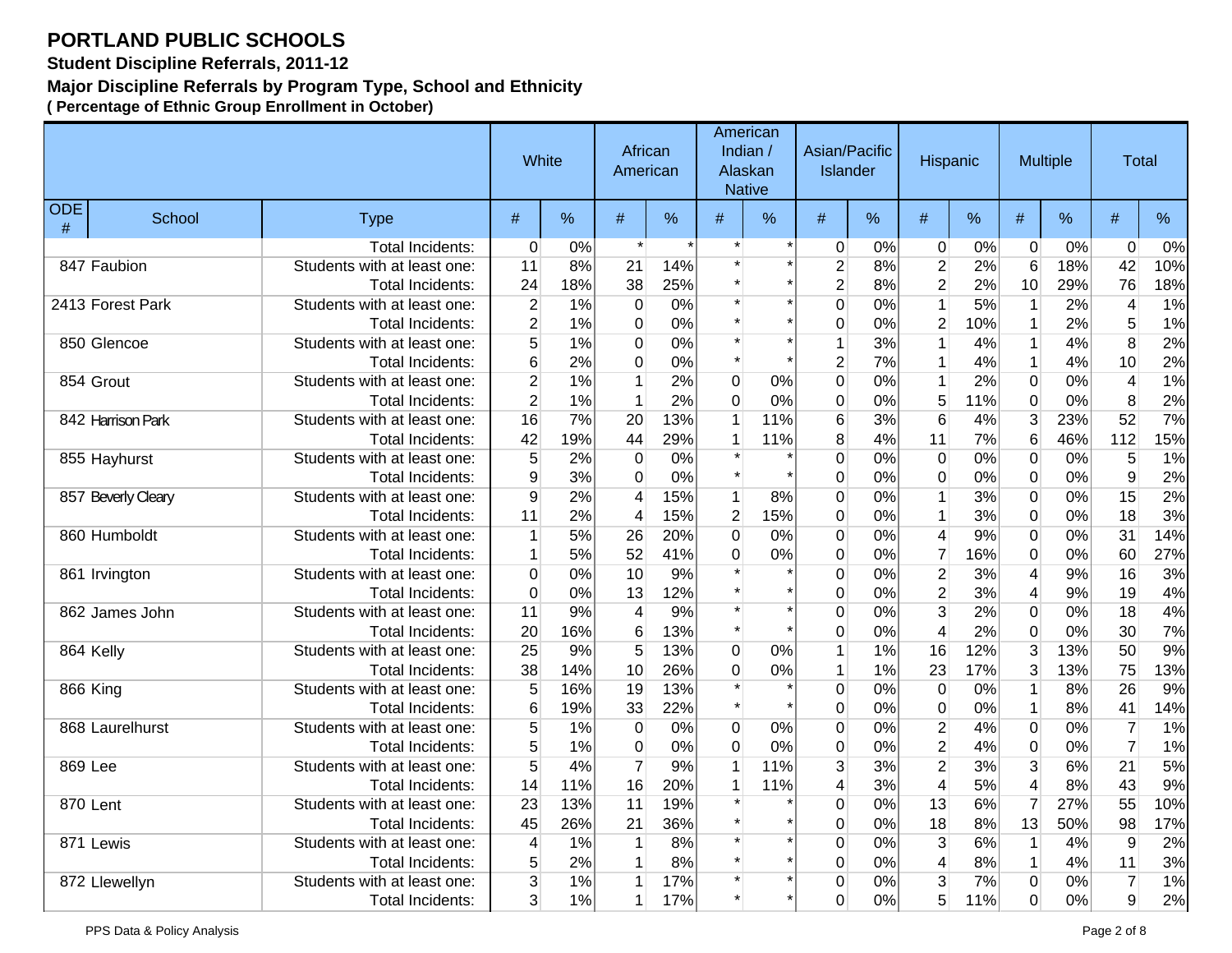**Student Discipline Referrals, 2011-12**

#### **Major Discipline Referrals by Program Type, School and Ethnicity**

|                 |                             |                             |                 | White | African<br>American |      |                | American<br>Indian /<br>Alaskan<br><b>Native</b> | Asian/Pacific<br><b>Islander</b> |     | <b>Hispanic</b>  |     |                         | <b>Multiple</b> | <b>Total</b>   |     |
|-----------------|-----------------------------|-----------------------------|-----------------|-------|---------------------|------|----------------|--------------------------------------------------|----------------------------------|-----|------------------|-----|-------------------------|-----------------|----------------|-----|
| <b>ODE</b><br># | School                      | <b>Type</b>                 | $\#$            | %     | #                   | %    | #              | %                                                | #                                | %   | #                | %   | #                       | %               | $\#$           | %   |
|                 | 873 Maplewood               | Students with at least one: | 3               | 1%    |                     |      |                |                                                  |                                  |     | $\overline{0}$   | 0%  | 1                       | 4%              | 4              | 1%  |
|                 |                             | Total Incidents:            | 3               | 1%    |                     |      |                |                                                  |                                  |     | $\pmb{0}$        | 0%  | 1                       | 4%              | $\overline{4}$ | 1%  |
|                 | 1278 Markham                | Students with at least one: | $\overline{8}$  | 4%    | $\overline{3}$      | 4%   | $\mathbf 0$    | 0%                                               | $\mathbf{1}$                     | 6%  | $\overline{3}$   | 6%  | $\mathbf{1}$            | 5%              | 16             | 4%  |
|                 |                             | <b>Total Incidents:</b>     | 12              | 5%    | 5 <sup>1</sup>      | 7%   | $\mathbf 0$    | 0%                                               | 1                                | 6%  | 6                | 12% | $\mathbf{1}$            | 5%              | 25             | 7%  |
|                 | 875 Marysville              | Students with at least one: | $6\phantom{1}6$ | 4%    | $\overline{2}$      | 5%   |                |                                                  | 4                                | 4%  | $\mathbf 1$      | 2%  | $\overline{3}$          | 13%             | 16             | 4%  |
|                 |                             | Total Incidents:            | 17              | 12%   | $\overline{2}$      | 5%   |                |                                                  | 6                                | 6%  | 5                | 8%  | $\overline{4}$          | 17%             | 34             | 9%  |
|                 | 878 Ockley Green            | Students with at least one: | 24              | 30%   | 57                  | 51%  |                |                                                  | 3                                | 14% | 15               | 35% | $\overline{4}$          | 33%             | 105            | 39% |
|                 |                             | Total Incidents:            | 67              | 85%   | 190                 | 171% |                |                                                  | 6                                | 29% | 34               | 79% | 9                       | 75%             | 313            | 16% |
|                 | 879 Peninsula               | Students with at least one: | 7               | 7%    | 10                  | 17%  |                |                                                  | 1                                | 3%  | $\overline{2}$   | 1%  | 4                       | 18%             | 24             | 7%  |
|                 |                             | <b>Total Incidents:</b>     | 10              | 10%   | 12                  | 20%  |                |                                                  | 1                                | 3%  | $\overline{2}$   | 1%  | 4                       | 18%             | 29             | 8%  |
|                 | 883 Richmond                | Students with at least one: | $\overline{c}$  | 1%    | $\star$             |      | $\mathbf{1}$   | 9%                                               | $\Omega$                         | 0%  | $\overline{1}$   | 4%  | $\mathbf{1}$            | 1%              | $\overline{5}$ | 1%  |
|                 |                             | <b>Total Incidents:</b>     | $\overline{2}$  | 1%    | $\star$             |      |                | 9%                                               | 0                                | 0%  | 8                | 31% | $\overline{4}$          | 2%              | 15             | 2%  |
|                 | 1299 Rieke                  | Students with at least one: | $\overline{2}$  | 1%    | $\overline{0}$      | 0%   |                |                                                  | 0                                | 0%  | $\pmb{0}$        | 0%  | $\boldsymbol{0}$        | 0%              | $\overline{2}$ | 0%  |
|                 |                             | <b>Total Incidents:</b>     | $\overline{2}$  | 1%    | $\Omega$            | 0%   |                |                                                  | 0                                | 0%  | $\overline{0}$   | 0%  | $\mathbf 0$             | 0%              | $\overline{2}$ | 0%  |
|                 | 884 Rigler                  | Students with at least one: | 12              | 11%   | 19                  | 18%  | $\mathbf{1}$   | 14%                                              | 1                                | 3%  | $6\overline{6}$  | 3%  | $\overline{2}$          | 6%              | 41             | 8%  |
|                 |                             | Total Incidents:            | 36              | 32%   | 48                  | 46%  | 1              | 14%                                              | 1                                | 3%  | 8                | 3%  | 8                       | 24%             | 102            | 19% |
|                 | 829 Rosa Parks              | Students with at least one: | 3               | 7%    | 21                  | 11%  |                |                                                  | 1                                | 7%  | $\mathbf{1}$     | 1%  | $\overline{0}$          | 0%              | 26             | 6%  |
|                 |                             | <b>Total Incidents:</b>     | 4               | 9%    | 29                  | 15%  | $\star$        |                                                  | 1                                | 7%  | $\mathbf 1$      | 1%  | $\mathbf 0$             | 0%              | 35             | 9%  |
|                 | 885 Rose City Park          | Students with at least one: | 12              | 3%    | 5                   | 11%  | $\mathbf 0$    | 0%                                               | 0                                | 0%  | $\mathbf 1$      | 2%  | $\mathbf{1}$            | 4%              | 19             | 3%  |
|                 |                             | <b>Total Incidents:</b>     | 20              | 5%    | 11                  | 25%  | $\mathbf 0$    | 0%                                               | 0                                | 0%  | $\mathbf{1}$     | 2%  | $\mathbf{1}$            | 4%              | 33             | 6%  |
|                 | 886 Sabin                   | Students with at least one: | $\bf 8$         | 4%    | 14                  | 16%  |                |                                                  | 0                                | 0%  | 5                | 13% | $\mathbf{1}$            | 3%              | 28             | 7%  |
|                 |                             | Total Incidents:            | 18              | 8%    | 25                  | 28%  |                |                                                  | 0                                | 0%  | 10               | 26% | $\overline{\mathbf{4}}$ | 13%             | 57             | 15% |
|                 | 887 Scott                   | Students with at least one: | $\overline{7}$  | 7%    | 8                   | 12%  | $\mathbf{1}$   | 13%                                              | 1                                | 2%  | 17               | 6%  | $\overline{0}$          | 0%              | 34             | 7%  |
|                 |                             | <b>Total Incidents:</b>     | 9               | 8%    | 14                  | 21%  | $\mathbf{1}$   | 13%                                              | 1                                | 2%  | 21               | 8%  | $\mathbf 0$             | 0%              | 46             | 9%  |
|                 | 889 Sitton                  | Students with at least one: | 8               | 9%    | 8                   | 16%  |                |                                                  | 0                                | 0%  | 5                | 4%  | 1                       | 4%              | 22             | 7%  |
|                 |                             | Total Incidents:            | 17              | 18%   | 11                  | 22%  |                |                                                  | 0                                | 0%  | 14               | 10% | $\mathbf{1}$            | 4%              | 43             | 13% |
|                 | 890 Skyline                 | Students with at least one: | $\,6$           | 3%    |                     |      |                |                                                  | $\overline{0}$                   | 0%  | $\boldsymbol{0}$ | 0%  | $\overline{\text{o}}$   | 0%              | $\overline{6}$ | 2%  |
|                 |                             | <b>Total Incidents:</b>     | $\overline{7}$  | 3%    | $\star$             |      |                |                                                  | $\mathbf 0$                      | 0%  | $\pmb{0}$        | 0%  | $\pmb{0}$               | 0%              | $\overline{7}$ | 3%  |
|                 | 892 Stephenson              | Students with at least one: | 3               | 1%    | $\star$             |      |                |                                                  | 0                                | 0%  | $\mathbf 0$      | 0%  | $\mathbf 0$             | 0%              | $\overline{3}$ | 1%  |
|                 |                             | Total Incidents:            | 9               | 3%    | $\star$             |      |                |                                                  | 0                                | 0%  | $\pmb{0}$        | 0%  | $\pmb{0}$               | 0%              | $\mathsf g$    | 3%  |
|                 | 893 Sunnyside Environmental | Students with at least one: | 4               | 1%    | $\overline{0}$      | 0%   |                |                                                  | 0                                | 0%  | $\overline{3}$   | 9%  | $\mathbf{1}$            | 2%              | $\overline{8}$ | 1%  |
|                 |                             | Total Incidents:            | $\overline{7}$  | 1%    | $\overline{0}$      | 0%   |                |                                                  | 0                                | 0%  | $\overline{3}$   | 9%  | $\mathbf{1}$            | 2%              | 11             | 2%  |
|                 | 895 Vernon                  | Students with at least one: | 5               | 4%    | 13                  | 7%   | $\star$        |                                                  | 1                                | 6%  | $\overline{5}$   | 4%  | $\mathbf 1$             | 3%              | 25             | 5%  |
|                 |                             | <b>Total Incidents:</b>     | $\overline{7}$  | 5%    | 22                  | 11%  |                |                                                  | 1                                | 6%  | $\sqrt{5}$       | 4%  | $\mathbf{1}$            | 3%              | 36             | 7%  |
|                 | 896 Vestal                  | Students with at least one: | 16              | 11%   | $\overline{7}$      | 15%  | $\overline{2}$ | 15%                                              | 0                                | 0%  | 4                | 5%  | $\overline{2}$          | 5%              | 31             | 7%  |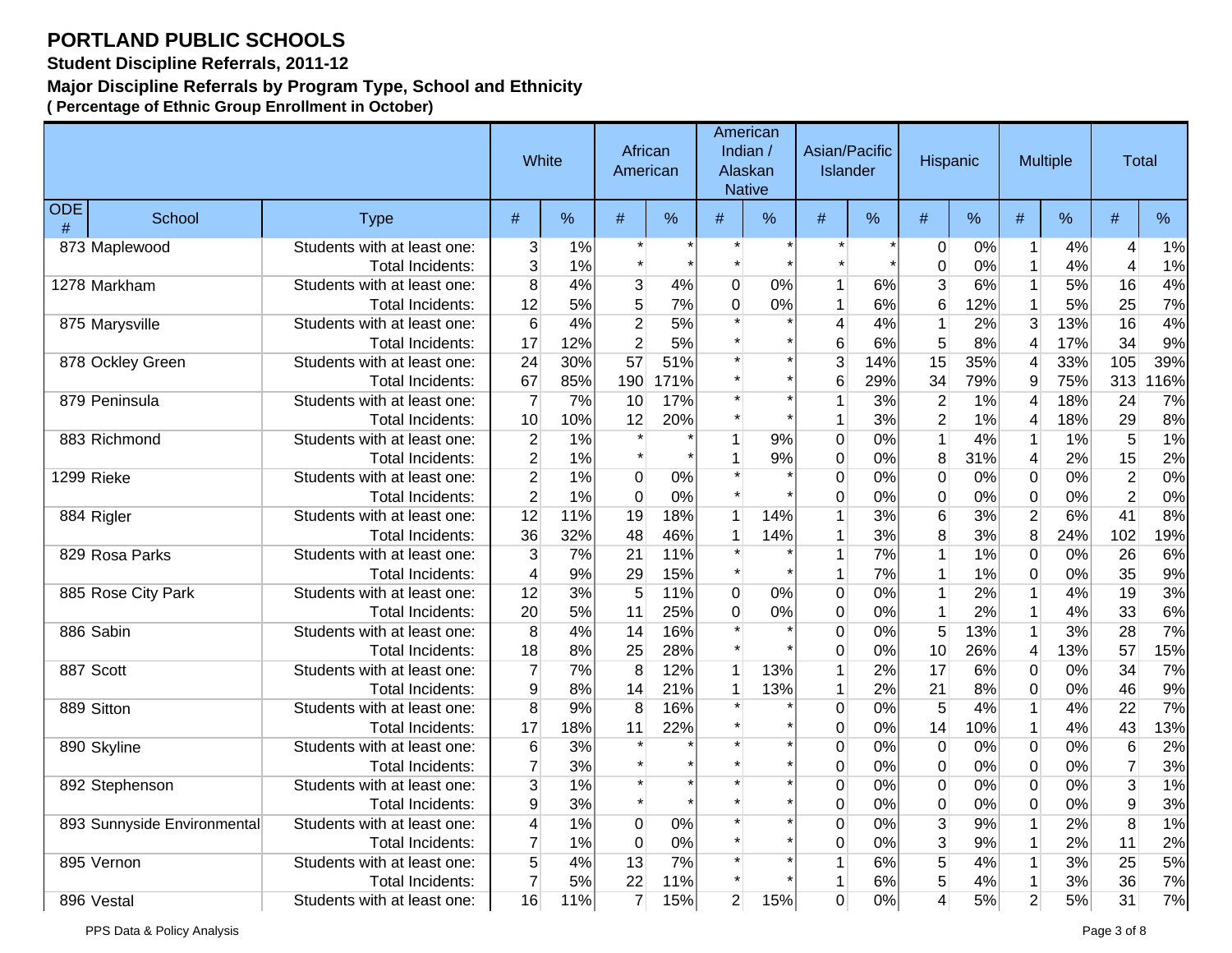#### **Student Discipline Referrals, 2011-12**

#### **Major Discipline Referrals by Program Type, School and Ethnicity**

|                 |                           |                             | White          |      | African<br>American |               |          | American<br>Indian $/$<br>Alaskan<br><b>Native</b> | Asian/Pacific<br><b>Islander</b> |               | Hispanic       |     | <b>Multiple</b> |     | <b>Total</b> |     |
|-----------------|---------------------------|-----------------------------|----------------|------|---------------------|---------------|----------|----------------------------------------------------|----------------------------------|---------------|----------------|-----|-----------------|-----|--------------|-----|
| <b>ODE</b><br># | School                    | <b>Type</b>                 | #              | $\%$ | #                   | $\frac{9}{6}$ | #        | %                                                  | #                                | $\frac{9}{6}$ | #              | %   | #               | %   | #            | %   |
|                 |                           | Total Incidents:            | 19             | 13%  | 19                  | 40%           | 5        | 38%                                                | $\Omega$                         | 0%            | 6              | 8%  | 2 <sup>1</sup>  | 5%  | 51           | 12% |
|                 | 900 Whitman               | Students with at least one: | 9              | 7%   | 6                   | 15%           |          |                                                    | 3                                | 6%            | 3              | 3%  | 3               | 15% | 24           | 7%  |
|                 |                           | Total Incidents:            | 16             | 12%  | 18                  | 44%           |          |                                                    | 3                                | 6%            | 3              | 3%  | 3               | 15% | 43           | 12% |
|                 | 1364 Winterhaven          | Students with at least one: | $\overline{2}$ | 1%   |                     | 0%            |          |                                                    | 0                                | 0%            |                | 8%  |                 |     | 3            | 1%  |
|                 |                           | Total Incidents:            | 2 <sup>1</sup> | 1%   |                     | 0%            |          |                                                    |                                  | 0%            |                | 8%  |                 |     | 3            | 1%  |
|                 | 902 Woodlawn              | Students with at least one: |                | 8%   | 43                  | 20%           |          | 14%                                                | 3                                | 11%           | 6              | 5%  |                 | 8%  | 59           | 13% |
|                 |                           | Total Incidents:            | 16             | 26%  | 90                  | 42%           | 2        | 29%                                                | 5                                | 18%           | 17             | 14% | $\overline{2}$  | 17% | 132          | 30% |
|                 | 903 Woodmere              | Students with at least one: | 16             | 10%  | $\mathbf{3}$        | $12\%$        | $\Omega$ | 0%                                                 | 0                                | 0%            | 5              | 6%  | $\overline{2}$  | 8%  | 26           | 7%  |
|                 |                           | Total Incidents:            | 31             | 19%  | 9                   | 36%           | 0        | 0%                                                 | 0                                | 0%            | 12             | 14% | 2 <sup>1</sup>  | 8%  | 54           | 14% |
|                 | 904 Woodstock             | Students with at least one: | 4              | 2%   |                     | 0%            |          |                                                    |                                  | 1%            | $\overline{2}$ | 7%  | $\Omega$        | 0%  |              | 1%  |
|                 |                           | Total Incidents:            | 6              | 3%   |                     | 0%            |          |                                                    | 3                                | 2%            | $\overline{2}$ | 7%  | $\Omega$        | 0%  | 11           | 2%  |
|                 | <b>Elementary Schools</b> | Students with at least one: | 441            | 3%   | 422                 | 14%           | 18       | 7%                                                 | 44                               | 2%            | 207            | 5%  | 85              |     | 5% 1,217     | 5%  |
|                 |                           | Total Incidents:            | 841            | 6%   | 888                 | 29%           | 31       | 11%                                                | 61                               | 3%l           | 347            | 8%  | 127             |     | 7% 2,295     | 9%  |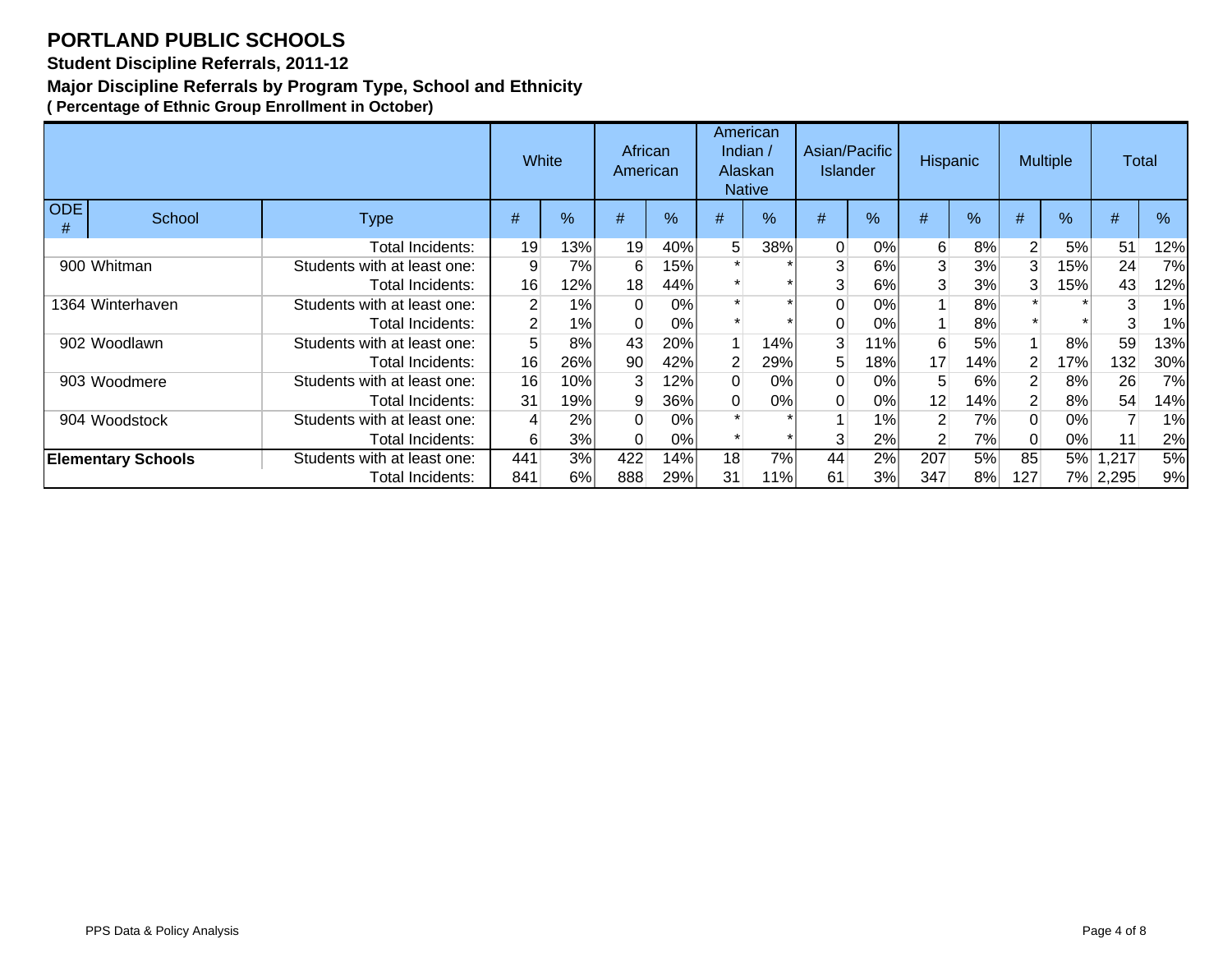**Student Discipline Referrals, 2011-12**

#### **Major Discipline Referrals by Program Type, School and Ethnicity**

|                 |                       |                                                        | White      |            | African<br>American              |            | American<br>Indian /<br>Alaskan<br><b>Native</b> |               | Asian/Pacific<br><b>Islander</b> |           | Hispanic              |            | <b>Multiple</b>                  |            | <b>Total</b> |            |
|-----------------|-----------------------|--------------------------------------------------------|------------|------------|----------------------------------|------------|--------------------------------------------------|---------------|----------------------------------|-----------|-----------------------|------------|----------------------------------|------------|--------------|------------|
| <b>ODE</b><br># | School                | <b>Type</b>                                            | #          | %          | #                                | ℅          | #                                                | $\frac{0}{0}$ | #                                | %         | #                     | %          | #                                | %          | #            | %          |
| 831             | Beaumont              | Students with at least one:<br>Total Incidents:        | 5<br>6     | 2%<br>2%   | 19<br>24                         | 21%<br>27% |                                                  |               | 0<br>0                           | 0%<br>0%  | 3<br>5                | 9%<br>15%  | $\overline{2}$<br>5              | 4%<br>10%  | 29<br>40     | 6%<br>8%   |
|                 | 1363 DaVinci Arts     | Students with at least one:<br>Total Incidents:        | 8<br>14    | 2%<br>4%   |                                  | 4%<br>4%   |                                                  |               | 0<br>0                           | 0%<br>0%  | $\overline{2}$<br>3   | 8%<br>12%  | 1<br>$\mathbf{1}$                | 4%<br>4%   | 12<br>19     | 3%<br>4%   |
|                 | 849 George            | Students with at least one:<br>Total Incidents:        | 13<br>25   | 16%<br>31% | 32<br>66                         | 34%<br>70% | $\overline{2}$<br>3                              | 20%<br>30%    | $\overline{2}$<br>2              | 6%<br>6%  | 13<br>20              | 10%<br>15% | $\overline{2}$<br>$\overline{2}$ | 20%<br>20% | 64<br>118    | 18%<br>33% |
|                 | 852 Robert Gray       | Students with at least one:<br>Total Incidents:        | 14<br>19   | 4%<br>6%   |                                  | 6%<br>13%  |                                                  |               | 4                                | 6%<br>24% | 2<br>2                | 6%<br>6%   | 3<br>4                           | 13%<br>17% | 22<br>34     | 5%<br>8%   |
|                 | 858 Hosford           | Students with at least one:<br>Total Incidents:        | 17<br>46   | 6%<br>15%  | 10<br>26                         | 23%<br>59% |                                                  |               | 0<br>0                           | 0%<br>0%  | $6\overline{6}$<br>10 | 8%<br>13%  | $\overline{2}$<br>9              | 6%<br>29%  | 35<br>91     | 7%<br>17%  |
|                 | 1277 Jackson          | Students with at least one:<br>Total Incidents:        | 6          | 1%<br>2%   | 4<br>4                           | 12%<br>12% |                                                  |               |                                  | 4%<br>4%  | $\overline{2}$<br>3   | 4%<br>6%   | $\Omega$<br>$\Omega$             | 0%<br>0%   | 11<br>14     | 2%<br>3%   |
| 1243 Lane       |                       | Students with at least one:<br><b>Total Incidents:</b> | 33<br>54   | 21%<br>35% | 13<br>21                         | 31%<br>50% | $\overline{2}$                                   | 14%<br>29%    | 5<br>5                           | 7%<br>7%  | 29<br>51              | 20%<br>35% | 5<br>10                          | 28%<br>56% | 86<br>143    | 20%<br>32% |
|                 | 877 Mt. Tabor         | Students with at least one:<br>Total Incidents:        | 14<br>16   | 4%<br>4%   | $\overline{2}$                   | 10%<br>10% |                                                  |               | $\mathbf{3}$<br>5                | 4%<br>6%  | $\overline{2}$<br>5   | 3%<br>7%   | $\mathbf 1$<br>$\overline{c}$    | 2%<br>4%   | 22<br>30     | 4%<br>5%   |
|                 | 888 Sellwood          | Students with at least one:<br>Total Incidents:        | 31<br>49   | 8%<br>13%  | $\overline{2}$<br>$\overline{2}$ | 13%<br>13% |                                                  | 17%<br>17%    |                                  | 7%<br>7%  | 5<br>8                | 12%<br>19% | $\mathbf{1}$                     | 5%<br>5%   | 41<br>62     | 8%<br>13%  |
|                 | 898 West Sylvan       | Students with at least one:<br>Total Incidents:        | 21<br>26   | 3%<br>4%   |                                  | 4%<br>4%   |                                                  |               | 0<br>$\Omega$                    | 0%<br>0%  |                       | 2%<br>2%   |                                  | 3%<br>3%   | 24<br>29     | 3%<br>3%   |
|                 | <b>Middle Schools</b> | Students with at least one:<br>Total Incidents:        | 159<br>261 | 5%<br>8%   | 83<br>149                        | 20%<br>37% | 5 <sup>1</sup><br>9                              | 11%<br>20%    | 13<br>18                         | 3%<br>4%  | 65<br>108             | 10%<br>16% | 18<br>35                         | 6%<br>12%  | 343<br>580   | 7%<br>11%  |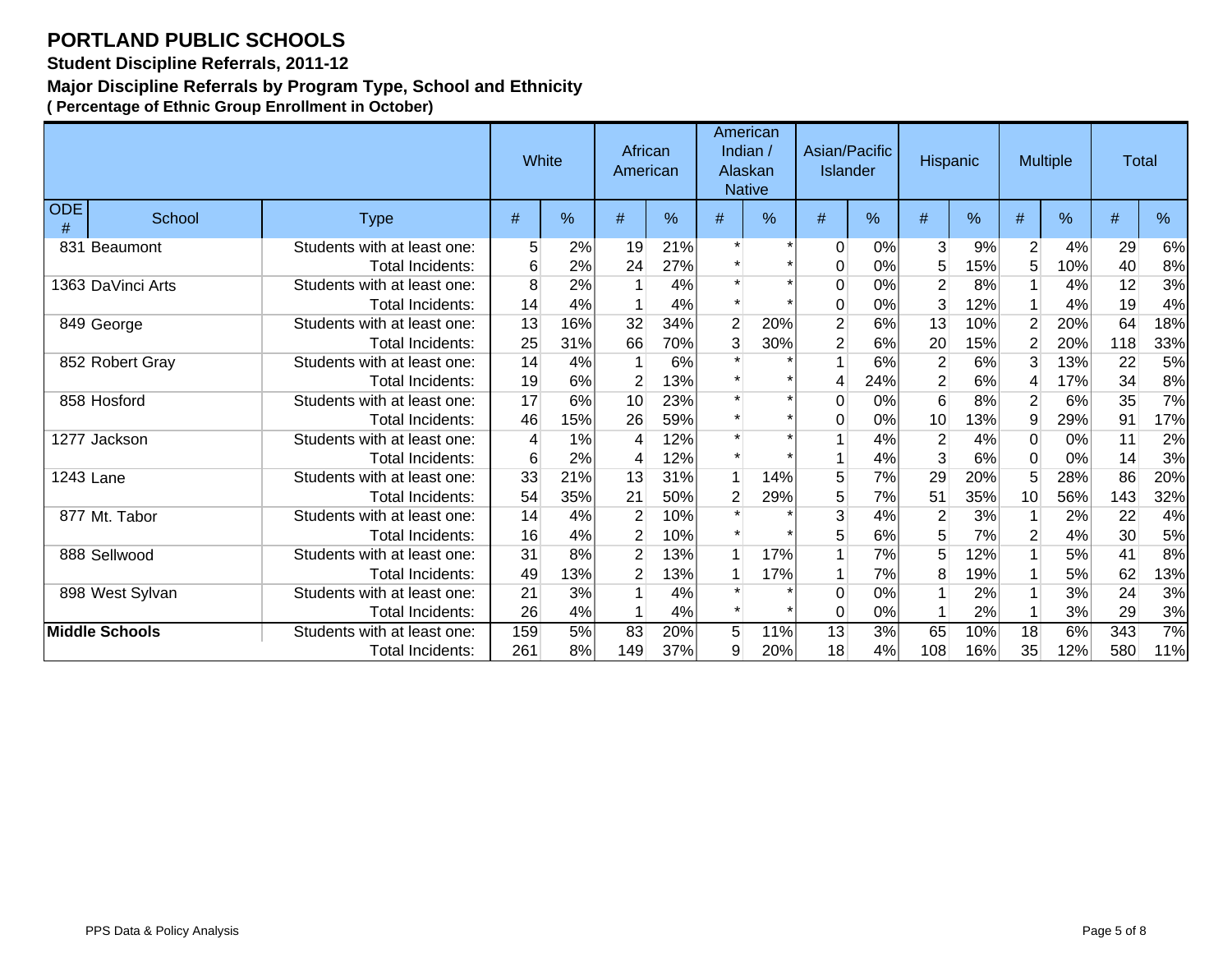**Student Discipline Referrals, 2011-12**

#### **Major Discipline Referrals by Program Type, School and Ethnicity**

|                 |                      |                             |                  | White | African<br>American |               |                | American<br>Indian /<br>Alaskan<br><b>Native</b> | Asian/Pacific<br>Islander |      | <b>Hispanic</b> |      |                         | <b>Multiple</b> | <b>Total</b> |      |
|-----------------|----------------------|-----------------------------|------------------|-------|---------------------|---------------|----------------|--------------------------------------------------|---------------------------|------|-----------------|------|-------------------------|-----------------|--------------|------|
| <b>ODE</b><br># | School               | <b>Type</b>                 | #                | $\%$  | #                   | $\frac{9}{6}$ | #              | $\frac{0}{6}$                                    | #                         | $\%$ | #               | $\%$ | #                       | %               | #            | $\%$ |
|                 | 906 Benson           | Students with at least one: | 12               | 5%    | 24                  | 12%           | $\mathbf 1$    | 14%                                              | 1                         | 1%   | 13              | 6%   | $\overline{2}$          | 6%              | 53           | 6%   |
|                 |                      | <b>Total Incidents:</b>     | 12               | 5%    | 33                  | 17%           |                | 14%                                              | 1                         | 1%   | 16              | 7%   | 3                       | 8%              | 66           | 7%   |
|                 | 909 Cleveland        | Students with at least one: | 25               | 2%    |                     | 1%            |                | 4%                                               | 3                         | 2%   | 5               | 3%   | $\boldsymbol{0}$        | 0%              | 35           | 2%   |
|                 |                      | <b>Total Incidents:</b>     | 33               | 3%    |                     | 1%            |                | 4%                                               | 5                         | 4%   | 5               | 3%   | 0                       | 0%              | 45           | 3%   |
|                 | 911 Franklin         | Students with at least one: | 33               | 4%    | 16                  | 15%           | $\overline{2}$ | 9%                                               | $\overline{7}$            | 2%   | $\overline{7}$  | 3%   | $\overline{2}$          | 3%              | 67           | 5%   |
|                 |                      | Total Incidents:            | 41               | 6%    | 18                  | 17%           | $\mathbf{3}$   | 13%                                              | 8                         | 3%   | $\overline{7}$  | 3%   | $\overline{2}$          | 3%              | 79           | 5%   |
|                 | 912 Grant            | Students with at least one: | 10               | 1%    | 23                  | 9%            | $\Omega$       | 0%                                               | 0                         | 0%   | $\overline{2}$  | 3%   | $\overline{\mathbf{4}}$ | 4%              | 39           | 2%   |
|                 |                      | <b>Total Incidents:</b>     | 11               | 1%    | 27                  | 10%           | $\Omega$       | 0%                                               | 0                         | 0%   | $\overline{2}$  | 3%   | 5                       | 5%              | 45           | 3%   |
|                 | 913 Jefferson        | Students with at least one: | 9                | 6%    | 64                  | 22%           | 3              | 38%                                              | 3                         | 9%   | $\overline{9}$  | 11%  | 3                       | 10%             | 91           | 16%  |
|                 |                      | <b>Total Incidents:</b>     | 11               | 8%    | 93                  | 32%           | 6              | 75%                                              | 4                         | 11%  | 15              | 18%  | $6 \,$                  | 20%             | 135          | 23%  |
|                 | 914 Lincoln          | Students with at least one: | 19               | 2%    | 3                   | 6%            |                |                                                  | 0                         | 0%   | $\overline{2}$  | 2%   | $\Omega$                | 0%              | 24           | 2%   |
|                 |                      | Total Incidents:            | 22               | 2%    | 4                   | 7%            |                |                                                  | 0                         | 0%   | 3               | 3%   | 0                       | 0%              | 29           | 2%   |
|                 | 915 Madison          | Students with at least one: | 39               | 9%    | 56                  | 27%           | 5              | 18%                                              | 4                         | 2%   | 16              | 7%   | 5                       | 11%             | 125          | 11%  |
|                 |                      | <b>Total Incidents:</b>     | 58               | 14%   | 98                  | 47%           | 10             | 36%                                              | 8                         | 4%   | 22              | 9%   | 13                      | 29%             | 209          | 18%  |
|                 | 918 Roosevelt Campus | Students with at least one: | 0                | 0%    | $\Omega$            | 0%            | $\Omega$       | 0%                                               | 0                         | 0%   | 0               | 0%   | 0                       | 0%              | $\Omega$     | 0%   |
|                 |                      | Total Incidents:            | 0                | 0%    | $\Omega$            | 0%            | $\Omega$       | 0%                                               | 0                         | 0%   | $\overline{0}$  | 0%   | 0                       | 0%              | $\Omega$     | 0%   |
| 4162 ACT        |                      | Students with at least one: | 5                | 4%    | 13                  | 30%           | $\mathbf{1}$   | 10%                                              | 3                         | 12%  | 3               | 6%   | $\Omega$                | $0\%$           | 25           | 10%  |
|                 |                      | Total Incidents:            | 10               | 9%    | 23                  | 52%           |                | 10%                                              | 4                         | 16%  | $\overline{7}$  | 14%  | $\Omega$                | 0%              | 45           | 18%  |
|                 | <b>4165 POWER</b>    | Students with at least one: | 9                | 15%   | 20                  | 22%           | 3              | 30%                                              | 3                         | 10%  | $\overline{7}$  | 12%  |                         | 17%             | 43           | 17%  |
|                 |                      | <b>Total Incidents:</b>     | 14               | 24%   | 31                  | 35%           | 3              | 30%                                              | 3                         | 10%  | 9               | 16%  |                         | 17%             | 61           | 24%  |
| 4164 SEIS       |                      | Students with at least one: | 4                | 8%    | 14                  | 29%           |                | 11%                                              | 3                         | 27%  | 5               | 4%   | $\star$                 |                 | 28           | 11%  |
|                 |                      | Total Incidents:            |                  | 14%   | 19                  | 40%           |                | 11%                                              | 4                         | 36%  | 5               | 4%   |                         |                 | 37           | 15%  |
|                 | 922 Wilson           | Students with at least one: | 47               | 4%    | 18                  | 24%           | $\Omega$       | 0%                                               | $\overline{c}$            | 3%   | 15              | 13%  | $\overline{2}$          | 4%              | 84           | 6%   |
|                 |                      | Total Incidents:            | 61               | 6%    | 21                  | 28%           | $\mathbf 0$    | 0%                                               | $\overline{2}$            | 3%   | 21              | 18%  | $\overline{7}$          | 13%             | 112          | 8%   |
|                 | <b>High Schools</b>  | Students with at least one: | $\overline{212}$ | 4%    | 252                 | 17%           | 17             | 11%                                              | 29                        | 2%   | 83              | 6%   | $\overline{20}$         | 4%              | 613          | 6%   |
|                 |                      | Total Incidents:            | 280              | 5%    | 368                 | 25%           | 26             | 17%                                              | 39                        | 3%   | 112             | 8%   | 38                      | 7%              | 863          | 8%   |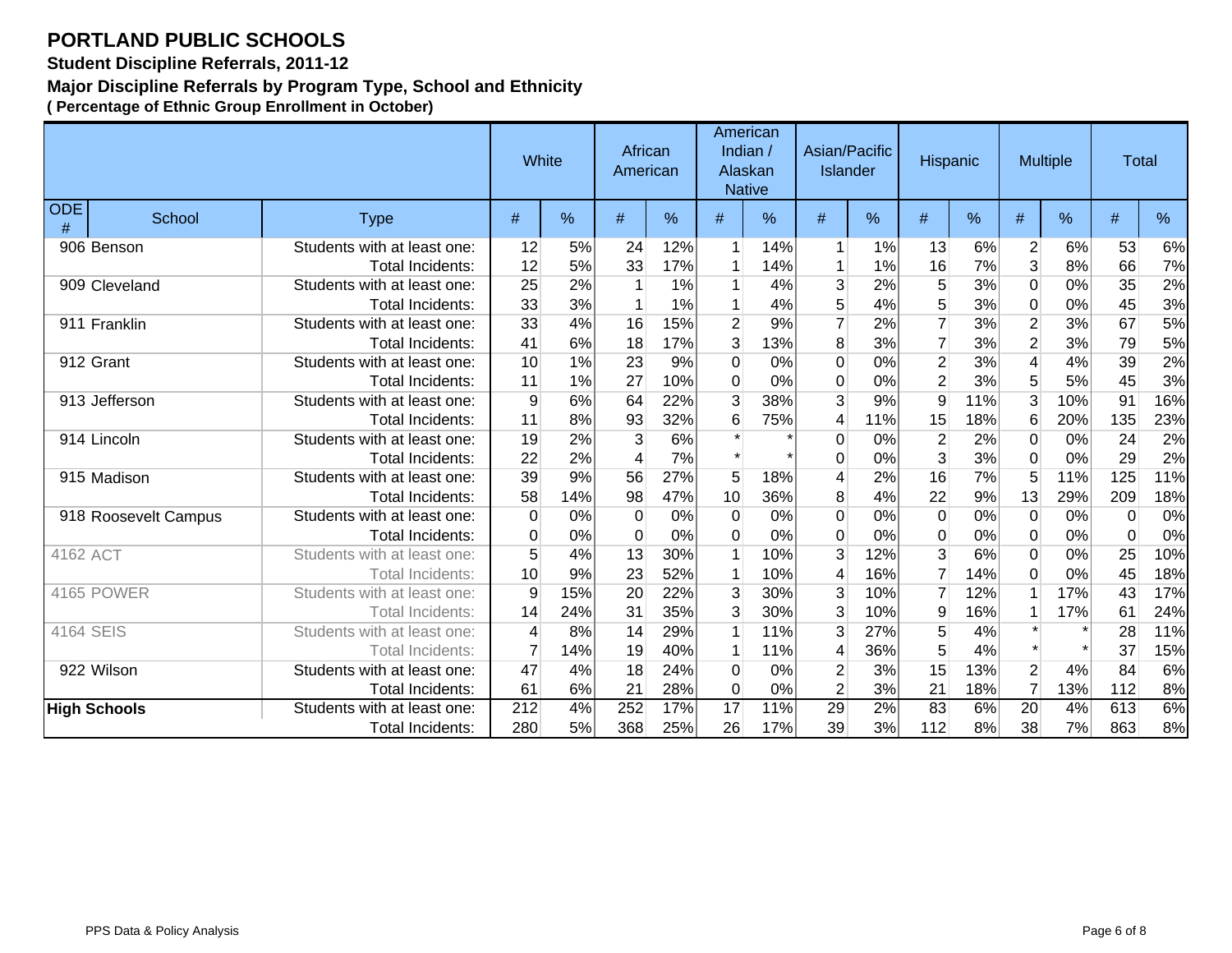**Student Discipline Referrals, 2011-12**

#### **Major Discipline Referrals by Program Type, School and Ethnicity**

|                 |                                    |                             |                  | White |                | African<br>American |              | American<br>Indian /<br>Alaskan<br><b>Native</b> | Asian/Pacific<br><b>Islander</b> |       | Hispanic        |     |                  | <b>Multiple</b> | <b>Total</b>   |     |
|-----------------|------------------------------------|-----------------------------|------------------|-------|----------------|---------------------|--------------|--------------------------------------------------|----------------------------------|-------|-----------------|-----|------------------|-----------------|----------------|-----|
| <b>ODE</b><br># | School                             | <b>Type</b>                 | $\#$             | %     | #              | %                   | $\#$         | $\frac{9}{6}$                                    | #                                | %     | $\#$            | %   | #                | %               | $\#$           | %   |
|                 | 8005 Access                        | Students with at least one: | $\overline{7}$   | 5%    |                |                     |              |                                                  | 0                                | 0%    | $\mathbf 0$     | 0%  | $\mathbf 0$      | 0%              | $\overline{7}$ | 4%  |
|                 |                                    | Total Incidents:            | 11               | 8%    |                |                     |              |                                                  | $\overline{0}$                   | 0%    | $\overline{0}$  | 0%  | $\overline{0}$   | 0%              | 11             | 6%  |
|                 | 4507 Alliance <sup>1</sup>         | Students with at least one: | 13               | 13%   | $\overline{7}$ | 11%                 |              |                                                  | $\mathbf 0$                      | 0%    | 1               | 2%  | $\overline{1}$   | 11%             | 22             | 9%  |
|                 |                                    | <b>Total Incidents:</b>     | 16               | 15%   | 8              | 13%                 | $\star$      |                                                  | $\overline{0}$                   | 0%    | $\mathbf{1}$    | 2%  | $\overline{1}$   | 11%             | 26             | 11% |
|                 | 916 Metropolitan Learning Center   | Students with at least one: | $6\phantom{1}6$  | 2%    | $\overline{0}$ | 0%                  | 0            | 0%                                               | $\overline{0}$                   | 0%    | $\mathbf{1}$    | 4%  | $\mathbf 0$      | 0%              | $\overline{7}$ | 2%  |
|                 |                                    | <b>Total Incidents:</b>     | 9                | 2%    | $\overline{0}$ | 0%                  | 0            | 0%                                               | $\mathbf 0$                      | 0%    | $\mathbf{1}$    | 4%  | $\mathbf 0$      | 0%              | 10             | 2%  |
|                 | <b>PPS Alternatives</b>            | Students with at least one: | 26               | 4%    | $\overline{7}$ | 10%                 | 0            | 0%                                               | $\overline{0}$                   | 0%    | $\overline{2}$  | 3%  | $\mathbf{1}$     | 2%              | 36             | 4%  |
|                 |                                    | Total Incidents:            | 36               | 6%    | 8              | 11%                 | 0            | 0%                                               | $\mathbf 0$                      | 0%    | $\overline{2}$  | 3%  | $\mathbf{1}$     | 2%              | 47             | 5%  |
|                 | 8061 CTC Northeast                 | Students with at least one: | $\boldsymbol{0}$ | 0%    | $\overline{0}$ | 0%                  |              |                                                  |                                  |       | $\mathbf 0$     | 0%  |                  |                 | 0              | 0%  |
|                 |                                    | Total Incidents:            | $\mathbf 0$      | 0%    | $\overline{0}$ | 0%                  | $\star$      |                                                  |                                  |       | $\Omega$        | 0%  |                  |                 | 0              | 0%  |
|                 | 1814 CTC Southeast                 | Students with at least one: | $\mathbf 0$      | 0%    | 0              | 0%                  | $\star$      |                                                  |                                  |       | $\Omega$        | 0%  |                  |                 | 0              | 0%  |
|                 |                                    | <b>Total Incidents:</b>     | $\boldsymbol{0}$ | 0%    | 0              | 0%                  | $\star$      |                                                  |                                  |       | $\Omega$        | 0%  |                  |                 | $\overline{0}$ | 0%  |
|                 | 3506 Pioneer Programs <sup>1</sup> | Students with at least one: | 36               | 43%   | 23             | 82%                 | *            |                                                  | 5                                | 83%   | $\overline{7}$  | 47% | 3                | 30%             | 75             | 51% |
|                 |                                    | <b>Total Incidents:</b>     | 61               | 73%   | 40             | 43%                 | $\star$      |                                                  | 8                                | 33%   | 14              | 93% | 5                | 50%             | 129            | 88% |
|                 | <b>Special Services</b>            | Students with at least one: | 36               | 19%   | 23             | 37%                 | 1            | 17%                                              | 5 <sup>1</sup>                   | 42%   | $\overline{7}$  | 19% | 3                | 21%             | 75             | 24% |
|                 |                                    | <b>Total Incidents:</b>     | 61               | 33%   | 40             | 63%                 | 1            | 17%                                              | 8 <sup>1</sup>                   | 67%   | 14              | 39% | 5                | 36%             | 129            | 41% |
|                 | 4400 Arthur Academy Charter        | Students with at least one: | 13               | 13%   | 1              | 8%                  | $\mathbf{1}$ | 17%                                              | $\overline{0}$                   | 0%    | $\mathbf{1}$    | 13% | $\overline{3}$   | 17%             | 19             | 12% |
|                 |                                    | Total Incidents:            | 19               | 19%   | $\overline{2}$ | 17%                 | 1            | 17%                                              | 0                                | $0\%$ | $\overline{2}$  | 25% | 5 <sub>5</sub>   | 28%             | 29             | 18% |
|                 | 3451 Cm2'S Opal School             | Students with at least one: | 0                | 0%    | $\overline{0}$ | 0%                  | $\star$      |                                                  |                                  |       |                 |     | $\Omega$         | 0%              | $\Omega$       | 0%  |
|                 |                                    | Total Incidents:            | 0                | 0%    | $\overline{0}$ | 0%                  | $\star$      |                                                  |                                  |       |                 |     | $\Omega$         | 0%              | $\overline{0}$ | 0%  |
|                 | 3991 The Emerson School            | Students with at least one: | $\mathbf 0$      | 0%    | $\star$        |                     |              |                                                  |                                  |       | $\overline{0}$  | 0%  | $\overline{0}$   | 0%              | 0              | 0%  |
|                 |                                    | <b>Total Incidents:</b>     | $\mathbf 0$      | 0%    |                |                     |              |                                                  |                                  |       | $\Omega$        | 0%  | $\overline{0}$   | 0%              | $\overline{0}$ | 0%  |
|                 | 4464 LEP Charter                   | Students with at least one: | 24               | 17%   | 32             | 46%                 |              |                                                  | $\mathbf{1}$                     | 8%    | 18              | 22% | $\overline{2}$   | 12%             | 77             | 23% |
|                 |                                    | <b>Total Incidents:</b>     | 35               | 24%   | 61             | 87%                 |              |                                                  | $\mathbf{1}$                     | 8%    | 24              | 29% | $\overline{2}$   | 12%             | 123            | 37% |
|                 | 4534 Portland Village School       | Students with at least one: | $9$              | 3%    | $\mathbf 0$    | 0%                  | $\star$      |                                                  | $\overline{0}$                   | 0%    | $\mathbf{1}$    | 4%  | $\mathbf{1}$     | 9%              | 11             | 3%  |
|                 |                                    | Total Incidents:            | 12               | 4%    | $\overline{0}$ | 0%                  |              |                                                  | $\overline{0}$                   | 0%    | $\mathbf{1}$    | 4%  | $\mathbf{1}$     | 9%              | 14             | 4%  |
|                 | 4212 Self Enhancement Inc.         | Students with at least one: | $\star$          |       | 24             | 22%                 | $\star$      |                                                  |                                  |       | $\overline{0}$  | 0%  |                  |                 | 26             | 22% |
|                 |                                    | <b>Total Incidents:</b>     | $\star$          |       | 26             | 24%                 |              |                                                  | $\star$                          |       | $\Omega$        | 0%  |                  |                 | 28             | 24% |
|                 | 3616 Trillium Public Charter       | Students with at least one: | $\mathbf 0$      | 0%    | $\mathbf 0$    | 0%                  | *            |                                                  | 0                                | 0%    | $\Omega$        | 0%  | $\Omega$         | 0%              | 0              | 0%  |
|                 |                                    | Total Incidents:            | $\mathbf 0$      | 0%    | 0              | 0%                  | $\star$      |                                                  | $\mathbf 0$                      | 0%    | $\mathbf 0$     | 0%  | $\mathbf 0$      | 0%              | $\overline{0}$ | 0%  |
|                 | <b>Charter Schools</b>             | Students with at least one: | 46               | 5%    | 57             | 25%                 | $\mathbf{1}$ | 6%                                               | $\mathbf{1}$                     | 2%    | $\overline{20}$ | 13% | $\overline{8}$   | 8%              | 133            | 9%  |
|                 |                                    | <b>Total Incidents:</b>     | 66               | 7%    | 89             | 39%                 | $\mathbf{1}$ | 6%                                               | $\mathbf{1}$                     | 2%    | 27              | 17% | 10               | 10%             | 194            | 13% |
|                 | <b>District Summary</b>            | Students with at least one: | 912              | 4%    | 835            | 16%                 | 42           | 8%                                               | 90                               | 2%    | 382             | 5%  | $\overline{135}$ | 5%              | 2,396          | 5%  |
|                 |                                    | Total Incidents:            | 1,545            | 6%    | 1,542          | 29%                 | 68           | 14%                                              | 127                              | 3%    | 610             | 9%  | 216              | 8%              | 4,108          | 9%  |